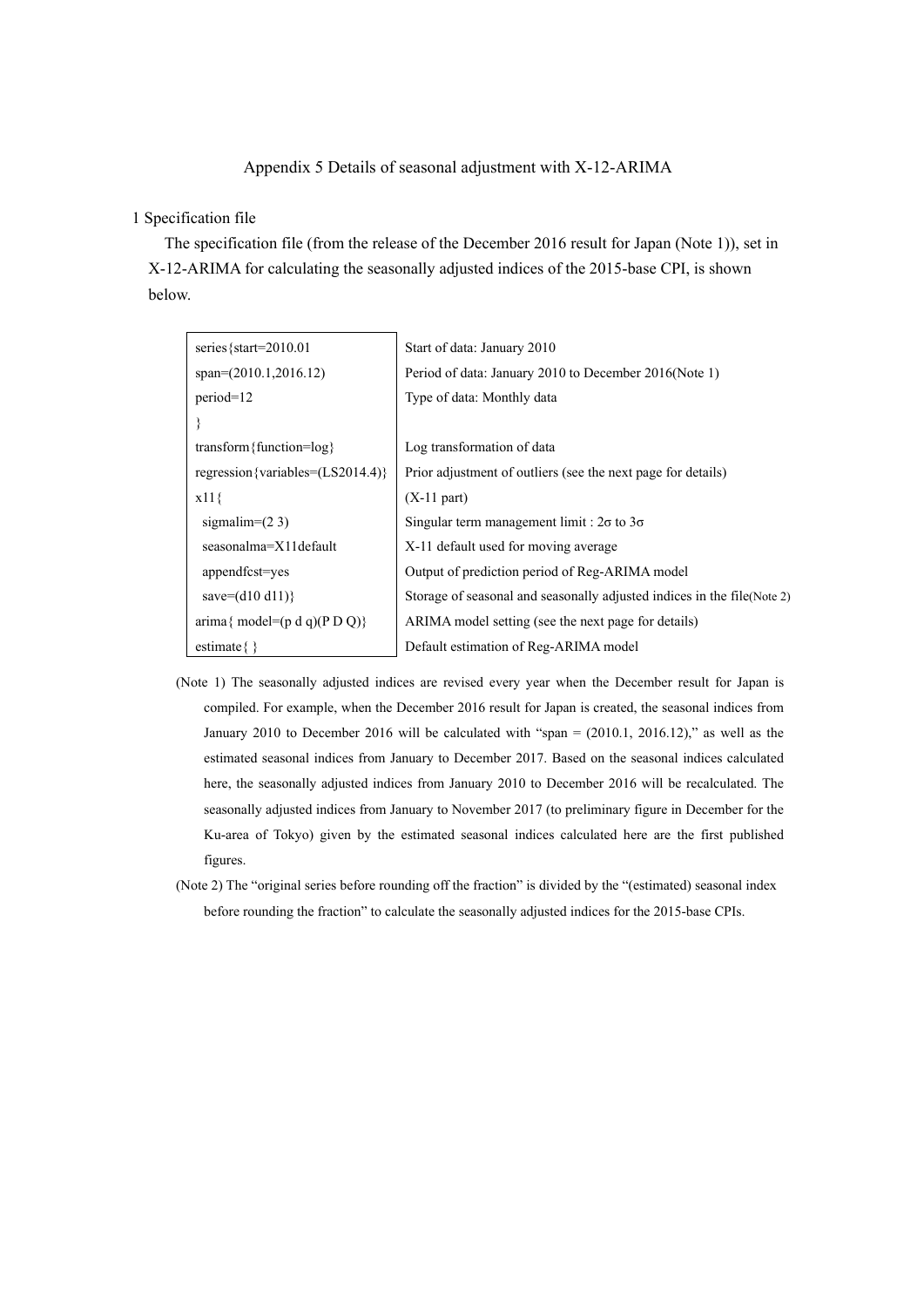### 2 ARIMA model setting and prior adjustment of outliers

The table below shows the ARIMA model and prior adjustment of outliers for each grouping.

| $\cdot$ , $\cdot$ , $\cdot$ , $\cdot$ , $\cdot$                              |                                                            |                    |                                                                         |                      |
|------------------------------------------------------------------------------|------------------------------------------------------------|--------------------|-------------------------------------------------------------------------|----------------------|
| Group                                                                        | After the release of the December<br>2016 result for Japan |                    | (Reference) Before the release of<br>the December 2016 result for Japan |                      |
|                                                                              | ARIMA model<br>(p d q)(P D Q)                              | Outlier<br>setting | ARIMA model<br>(p d q)(P D Q)                                           | Outlier<br>setting   |
| All items                                                                    | (0 1 1)(1 1 1)                                             | LS2014.4           | $(0\ 1\ 1)(1\ 0\ 1)$                                                    | LS2014.4             |
| All items, less imputed rent                                                 |                                                            |                    |                                                                         |                      |
| All items, less fresh food<br>All items, less imputed rent<br>and fresh food | (1 1 0)(0 1 1)                                             | LS2014.4           |                                                                         |                      |
| All items, less food (less<br>alcoholic beverages)<br>and<br>energy          |                                                            |                    | (212)(202)                                                              | LS2014.4             |
| Goods                                                                        | (1 1 0)(0 1 2)                                             | LS2014.4           | (1 1 0)(1 1 1)                                                          | LS2014.4             |
| Goods, less fresh food                                                       | (210)(011)                                                 | LS2014.4           | (0 1 1)(0 1 1)                                                          | LS2014.4             |
| Semi-durable goods                                                           | (0 1 0)(1 1 0)                                             | LS2014.4           | (0 1 0)(1 1 0)                                                          | LS2014.4<br>LS2015.1 |

### $(1)$  Japan

# $(2)$  Ku-area of Tokyo

| Group                                                               | After the release of the January<br>2017 result for the Ku-area of<br>Tokyo |                    | (Reference) Before the release of<br>the December 2016 result for the<br>Ku-area of Tokyo |                      |
|---------------------------------------------------------------------|-----------------------------------------------------------------------------|--------------------|-------------------------------------------------------------------------------------------|----------------------|
|                                                                     | ARIMA model<br>(p d q)(P D Q)                                               | Outlier<br>setting | ARIMA model<br>(p d q)(P D Q)                                                             | Outlier<br>setting   |
| All items                                                           |                                                                             |                    |                                                                                           |                      |
| All items, less imputed rent                                        | (0 1 0)(0 1 1)                                                              | LS2014.4           | (0 1 0)(0 1 1)                                                                            | LS2014.4             |
| Goods                                                               |                                                                             |                    |                                                                                           |                      |
| All items, less fresh food                                          | (2 1 2)(0 1 1)                                                              | LS2014.4           | (2 1 2)(0 1 1)                                                                            | LS2014.4             |
| All items, less imputed rent<br>and fresh food                      |                                                                             |                    |                                                                                           |                      |
| Goods, less fresh food                                              |                                                                             |                    |                                                                                           |                      |
| All items, less food (less<br>alcoholic beverages)<br>and<br>energy | (212)(110)                                                                  | LS2014.4           | (2 1 1)(0 1 2)                                                                            | LS2014.4             |
| Semi-durable goods                                                  | (0 1 1)(0 1 1)                                                              | LS2014.4           | (012)(011)                                                                                | LS2014.4<br>LS2015.1 |

On the release of the December 2016 result for Japan, ARIMA model is reselected by following steps with the data from January 2010 to November 2016 (to preliminary figure in December 2016 for the Ku-area of Tokyo).

ARIMA models which combine (0 to 2  $1 \t0$  to 2)(0 to 2  $1 \t0$  to 2) were compared with